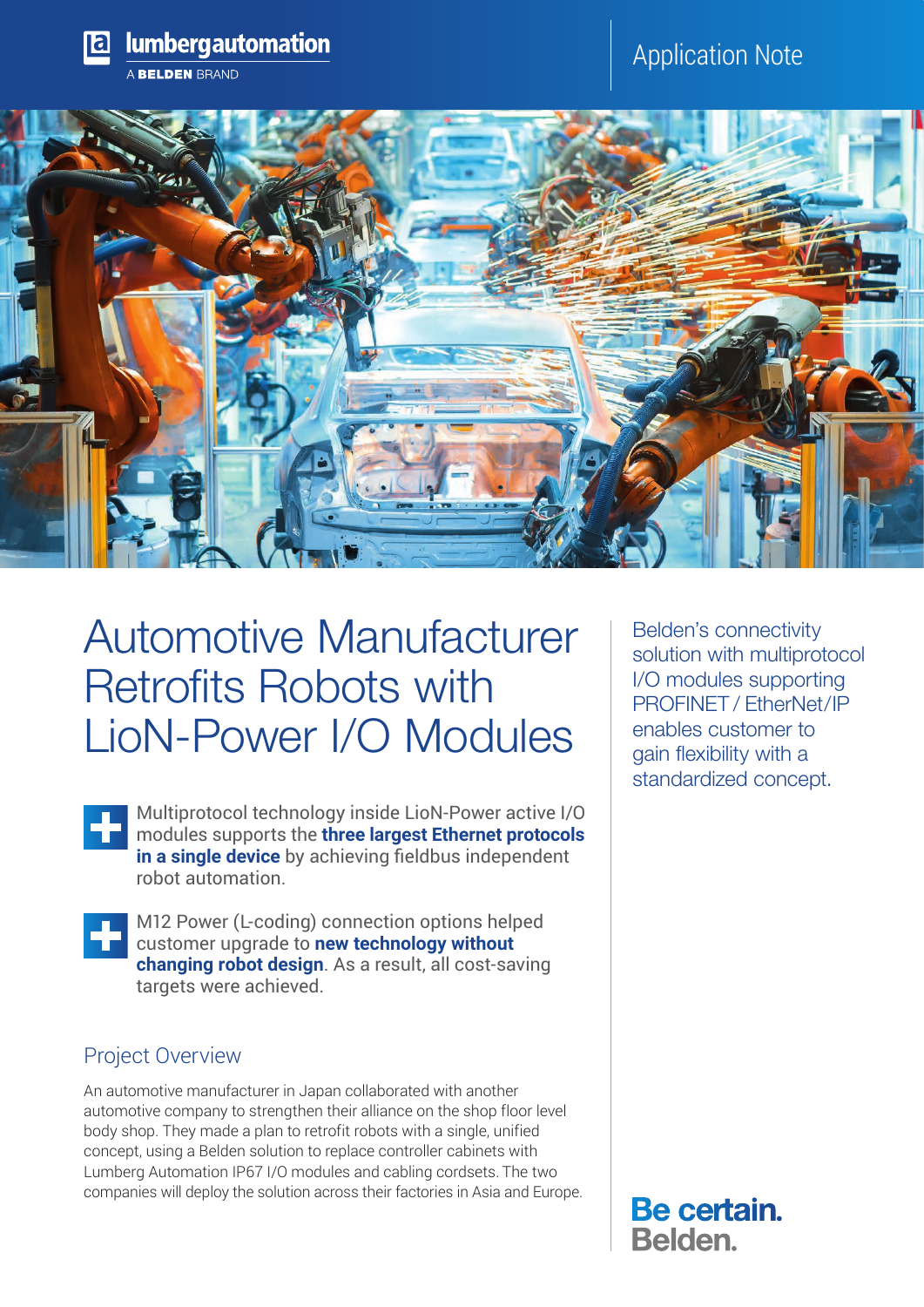### The Challenge

The project was initiated to standardize the design for the robot control system by upgrading from PROFIBUS to PROFINET, while also working with different Ethernet protocols. The goal was to implement the solutions in proprietary factories and alliance partner sites as well to reduce the costs significantly.

Part of the new concept was to deploy an IP67 communication solution and replace cabinets. The partners also wanted to simplify cabling design of robots to gain savings from standardization. The existing cabling solutions were housed in cabinets and totally different in the factories of both companies.

### System Requirements

- One I/O module covering different communication protocols – the robots in Europe have PROFINET, while in Asia and South America, EtherNet/IP is needed
- Support of M12 Power L-coded PROFINET standard
- Simplify handling and installation with compact, lightweight and smallest design of I/O modules in the market
- Metal housing to meet resistance against welding sparks, vibration (15 g) and shock (50 g)
- IO-Link support for future applications
- Netload Class III
- Customized diagnostic

### Why Belden?

Belden delivered cost effective LioN-P I/O modules and a cabling solution designed for the needs of different robotic applications for both automotive companies.

- Strong long-term customer relationship and proven product installations during more than 20 years with one of the partnering manufacturers
- First in the market with an I/O module to support both PROFINET and EtherNet/IP in the same device to meet customers' demands across multiple regions and protocols
- Technical collaboration for the improvement and adaptation of the products according customer needs



### The Belden Solution

The new concept includes up to three Lumberg Automation I/O modules per robot, with at least one I/O module for the "patch bay" at the chassis of robot and one I/O module to connect to the new IP67 robot controller station.

The selected products fulfilled the requirement to reduce part-stocking and gain flexibility through standardization on a single I/O module. The support of PROFINET and EtherNet/IP enabled the System Integrator to retrofit robots in an identical way, but with different programmable logic controllers (PLCs). The LioN-P module helped simplify the robot cabling and further reduced costs by standardizing the cabling of all the robots to Ethernet or M12 power cables.

With the changeover to PROFINET, the customer applied the latest PROFINET specification, whereby the M12 Power has already been defined. The customer gained a significant advantage for the use of M12 power from 2 x 16 A compared to 2 x 9 A at 7/8" by higher conductor cross sections. A length expansion of a maximum of 17 m at full power compared to a maximum of 10 m can be achieved.

Therefore, robot cells can be built with greater flexibility. For further cost efficiency, the selected M12 L-coded connector can be used for both EtherNet/IP and PROFINET, where before two products (4-pole 7/8" power for EtherNet/IP and 5-pole 7/8" power for PROFINET) were required. Simplicity of installation was an added

benefit of the smaller, lighter Belden solution. In addition the smaller cable diameter further reduced the weight. The LioN-P module – with PROFINET Conformance class-C V2.3 as well as Netload Class III and metal housing – enables robots to achieve higher availability by securing for the highest network load and providing resistance against harsh environmental conditions. Thanks to 2 A output current compared to the 1,6 A output current usually found in the market, the customer also benefited from greater valve control on the robot. Finally, customized diagnostics increased for process data, uniform diagnostic messages and setting between different protocols, and user friendliness reduced training for maintenance staff.

provides significant savings in installation and maintenance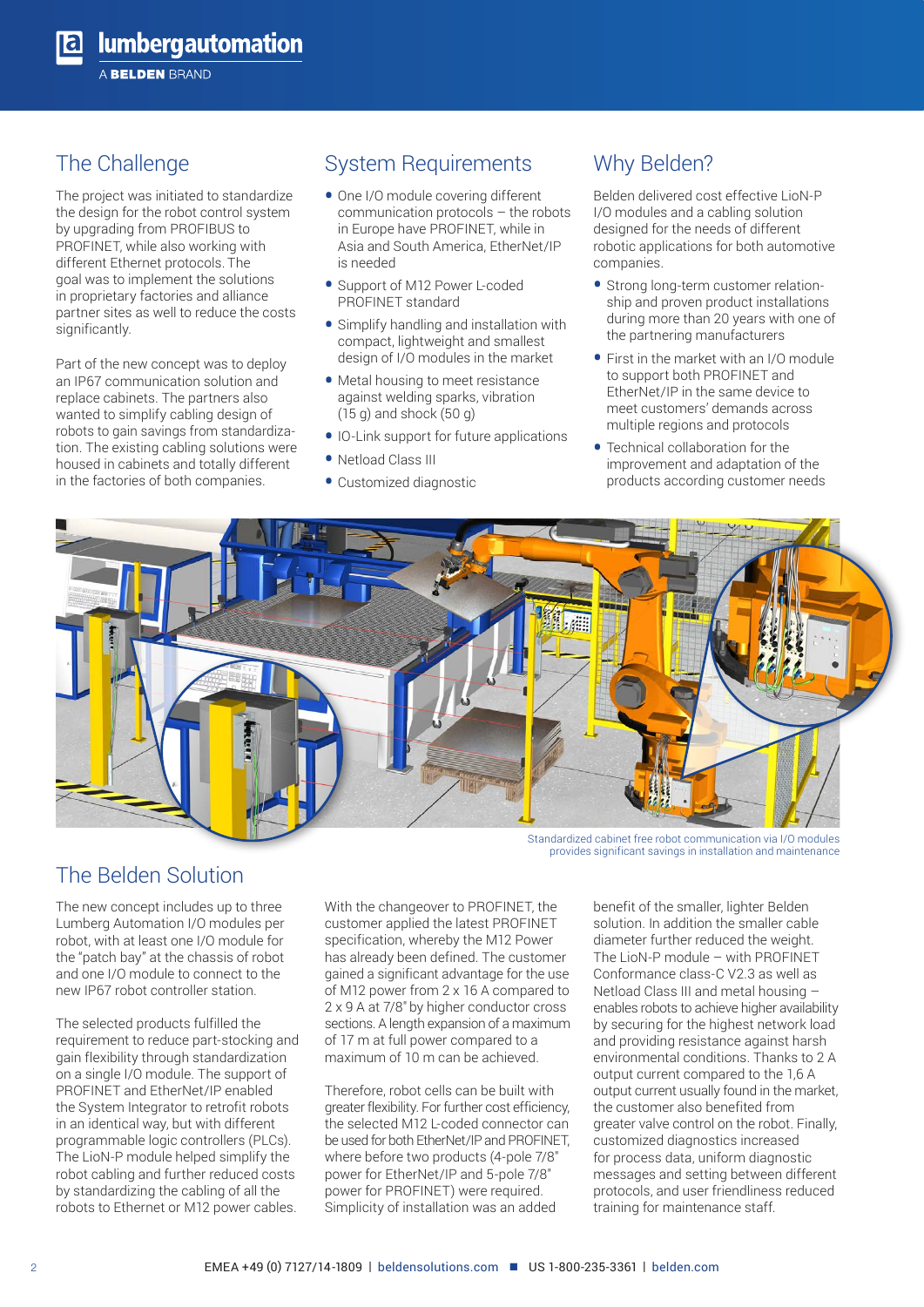## Be Certain. Belden.

### Product Details

Lumberg Automation LioN-P I/O modules have the latest M12 power technology, as well as standard 7/8" power technology to offer the newest innovations in standard connectivity design with up to IP69K protection degree and a weight of only 500 g.

#### **0980 ESL 303-121**

- LioN-P, I/O Standalone, PROFINET, 60 mm
- 8 digital input and 8 digital output channels
- 2 x M12 L-coded power supply

#### **0980 ESL 393-121**

- LioN-P, I/O Standalone, Multiprotocol (PROFINET, Ethernet/IP and EtherCAT), 60 mm
- 8 digital input and 8 digital output channels
- 2 x M12 L-coded power supply

#### **0980 ESL 308-121**

- LioN-P, IO-Link Master, PROFINET, 60 mm
- 4 digital input and 4 digital output channels and 8 IO-Link Master
- 2 x M12 L-coded power supply

#### **0980 ESL 398-121**

- LioN-P, IO-Link Master, Multiprotocol (PROFINET and EtherNet/IP), 60 mm
- 4 digital input and 4 digital output channels and 8 IO-Link Master
- 2 x M12 L-coded power supply



LioN-P, I/O Standalone, Multiprotocol

#### **M12 Power Cordsets in different versions**

The M12 Power Series opens the world of conventional M12 to high power transmission in a compact design.

- M12 Power Cordset, male/female, shielded/unshielded connector with threaded joint and molded cable
- 360° shielding connected to knurled nut
- Rated Voltage of 63 V